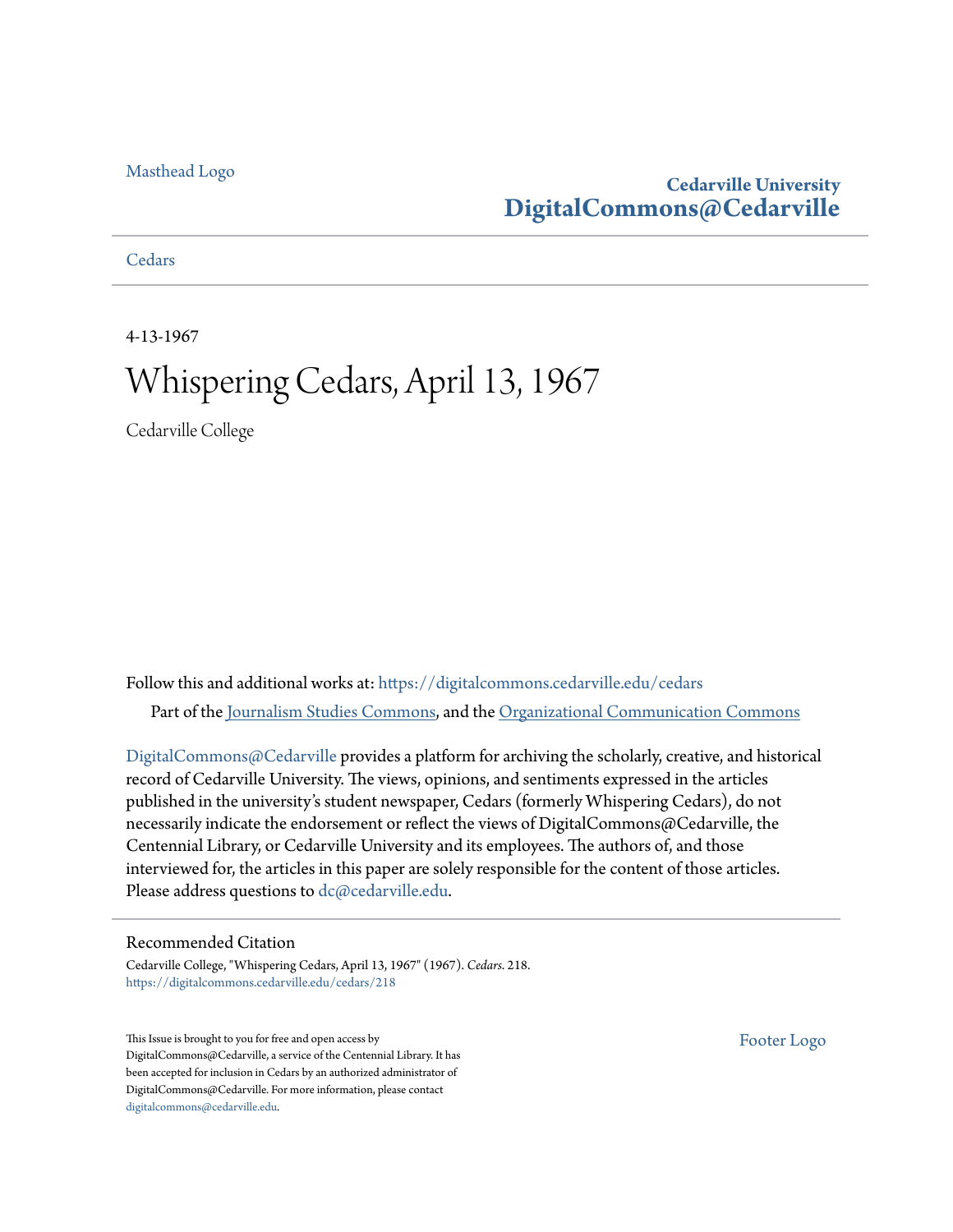# **Cedarville To Return To 1.,he Gay 90's**

Friday, April 14th, the freshman class of Cedarville College will host an evening of old time fun and laughter as they present a "Gala Gay<br>Nineties Night." Open to the entire school for the worthwhile price of *75¢* a person or \$1.00 a couple (to encourage school "spirit" of course) the entire atmosphere will revolve around that of the 90's spirit.

presented with flowers and then have time to visit an old time ice cream and candy shop, a root beer garden,<br>stroll down Memory Lane, or<br>have a picture taken in tra-

ditional Gay-90 fashion.<br>Lending to the atmosphere and mood of the evening will be a band and a barber shop quartet playing and singing old time favorites.

Doors will open at 7: *00;* the ladies and gents will be

The program itself will start at 8:00 and will feature Ma Fricket as M. C.

## Student Council Will Host Small College Conference

After the lecture and slides, a short question period was entertained. The artist was of the opinion that there is little artistic value in much modern and pop art. He stated that he prefers· to paint the beauty of Nature.

The Cedarville College Stu- dent Council will play host to delegates from perhaps<br>as many as twenty Ohio colleges in the OhioSmall-College Student Government Conference to be held April 15 on the Cedarville campus. Although this is only the

Although Mr. Smith did not discry the modern artists as incompetent, he stated he was "against bad art."

### Artist Gives Views

### On Modern & Pop Art

The first program to be presented by the Student C ouncil S o c i a 1-C u l t u r a I Committee on Friday, March 31, proved successful as was demonstrated by the large turnout of students.

 The program featured artist Robert Smith of Centerville, Ohio. Mr. Smith lectured on his style of art and showed slides of some of his work. These slides were a calendar series he had painted in oils.

introducing a bit of melodrama, musical and comedy acts, old time flickers, and even a little poetry reading — nursery style.

The class of '70 has put in<br>a lot of hard work and many hours on this program and promise to make it a night to be remembered for a long time by all who attend. (Everybody knows what hams freshmen are anyway so why not come and see it first-



not come and see it first-<br>hand!) gram.

**WHISPERING CEDARS** 

 It was Mr. Smith's opinion that since the things God has created are perfect and beautiful in themselves,<br>there is no need to alter this by placing dominant em phasis on form, texture or color, as modern artists have.

# *Mrs. Yeats To Present Concert of Irish Music*

Grainne Yeats will be featured by the Cedarville College Artist-Lecture Series Committee in a program entitled "Irish Music Through the Centuries" at 8:00 p.m. Saturday, April<br>15, in Alford Auditorium.

### Miss MacKay To Participate In Conference

third year of the Conference, which began at Ashland with<br>just the Mid-Ohio League schools represented, it has proved to be an amiable and constructive point of encounter for leaders of small schools to get together and exchange ideas.

> Her book "Creative Counseling for Christian Camps"<br>is featured by the conference as "the most comprehensive manual in print for Christian camp counselors."

The theme of the 1967 Conference will stress methods and projects of constructive activity in the extra-curricular program. Several specific topics to be dealt<br>with are ways of strengthening class identity, what each school has found most successful in combatting stu- dent apathy, and projects used for fund-raising.

> The instrument she is bringing with her on her

American tour was made by hand for her by Donald Quinn of Dublin, a celebrated craftsman who follows as closely as possible the tra ditional Irish harps of cen-<br>turies past.

The day's activities will center around the new Cedarville library, with a re ception held for the delegates there, as well as seminars and discussions being conducted in the library conference rooms.

<sup>A</sup>critic writing recently of a concert given by Mrs. Yeats at Stanford University in California said: in California said:

An afternoon luncheon will feature a welcome given by Dean Mcintosh and the main talk by Dr. Jeremiah. The delegates will be invited to stay on for the evening's Artist-Lecture Series pre sentation.

## *Gamma Chi Society Sponsors*  **Banquet of Global Proportions**

On the evening of April 8, the University of Cincinnati College-Conservatory of Music Chorale, one of the Music Chorale, one of the Lamentations of Jeremiah"

best-known musical organ- by the Brazilian composer<br>izations in the nation, pre- Ginastera, Gloria from sented a concert of sacred music.

eluded "Deutsches Magnifi cat" by Schuetz, "Komm, Jesu, Komm" by Bach, "The by the Brazilian composer<br>Ginastera, Gloria from

The Student Council intends for the Conference to be of means of introducing Cedarville College to the other colleges of Ohio, as well as leave with them Cedarville's<br>testimony as a Christian school. The Student Council requests that the student body as a whole greet these representatives and make them feel relaxed and at home.

"Mass in G Minor" by R.<br>Vaughan Williams, "Psalm 153' by Dr. Huston, three

> Dr. Whikehart, one of the nation's most distinguished<br>choral conductors, is pres-<br>ently professor of choral and church music attheUniversity of Cincinnati Conservatory.

> Mr. Paul Vanderkoy, As-<br>sistant Professor of Music at Cedarville College, who<br>sings bass in the CCM C h or a le, is primarily re-<br>sponsible for their appearance in the Artist-Lecture Series.

Mrs. Yeats, daughter-in-

Miss JoyMacKay, Assistant Professor of Christian Education will be oneofthemain participants in the Christian Camp and Conference International Convention at Asilomar Conference\_ Grounds near Monterey, California, April 17-20.

Miss Mackay will be flown at the expense of the conference to California.

Miss MacKay also is con- ducting twelve weeks of training to Sunday School teachers at Maranatha Baptist Church in Columbus from March to May.

law of the late William Butler Yeats, is one of modern harpists and singers of tra-<br>ditional Irish songs. She has specialized in music of the 16th and 17th centuries and has a repertoire of over 200 songs and harp airs.

Volume 13, Number 11 Cedarville College, Cedarville, Ohio April 13, 1967

This ancient music has a strange and haunting beauty which is fully portrayed in Mrs. Yeats' recital.

For her concerts Grainne Yeats uses the small 31string Irish harp which stands about three feet high.<br>This is a modernized ver-<br>sion of the small harp which sion of the small harp which<br>has been used in Ireland for over 1,000 years.

"She gave her audience <sup>a</sup> unique experience. It was more than the unusual instrument she played, the Irish harp, more than her program of unusual music from the 14th century to contemporary. What she gives is a kind of distillation of ancient song, and it is this that revealed the world behind Irish poetry."

## Chorale Sings Sacred Music

The numbers performed in-



THE UNIVERSITY of Cincinnati College Conservatory of Music Chorale ..

spirituals, and a tribute to the late Hungarian composer Zoltan Kodaly.

The chorale, composed of

more than forty upperclass and graduate students, forms only one facet of D. Lewis Whikehart's vocation. He also directs the Whikehart Chorale which records pro- fessionally.

Mr. Vanderkoy is currently engaged in graduate work at the College-Conservatory of Music.



LOIS CAMPBELL and Kathy Mansfield represent Japan in one of the five national displays at the Gamma Chi banquet.

Once again the extraordinarily en er getic girls of<br>Gamma Chi have dished up<br>their yearly extravaganza,<br>the Gamma Chi All-School Banquet. Motivated by a vi-<br>sion of shaking Cedarville out of its provincialism, they imported five streets from five famous countries of the world.

As the banquet guests en tered the world arena through a giant Japanese pagoda, they were greeted by London fog, Jamaican palm trees, Parisian side-walk artists, and a Mexican fiesta. Leisurely strolling through these streets, the world travelers were able to buy small curios as souvenirs, such as chopsticks, flowers, bags of

Jamaican sand, and Mexican pottery.

The actual meal echoed the food of these countries and hovering over the buffet ta-<br>bles were several large model airplains symbolizing the smallness of the world through transportation.

Dr. Gromacki was the Master of Ceremonies for the evening, and speaking to the assembled jet set was Dr. Rouch of Baptist Mid-Mis sions. Special music was furnished by Mr. Dave Matson and Miss Shirley Byrd. The theme of "Streets of<br>the World" was emphasized in the whole program, es-<br>pecially in Dr. Rouch's message about the need on the streets of the world for the gospel.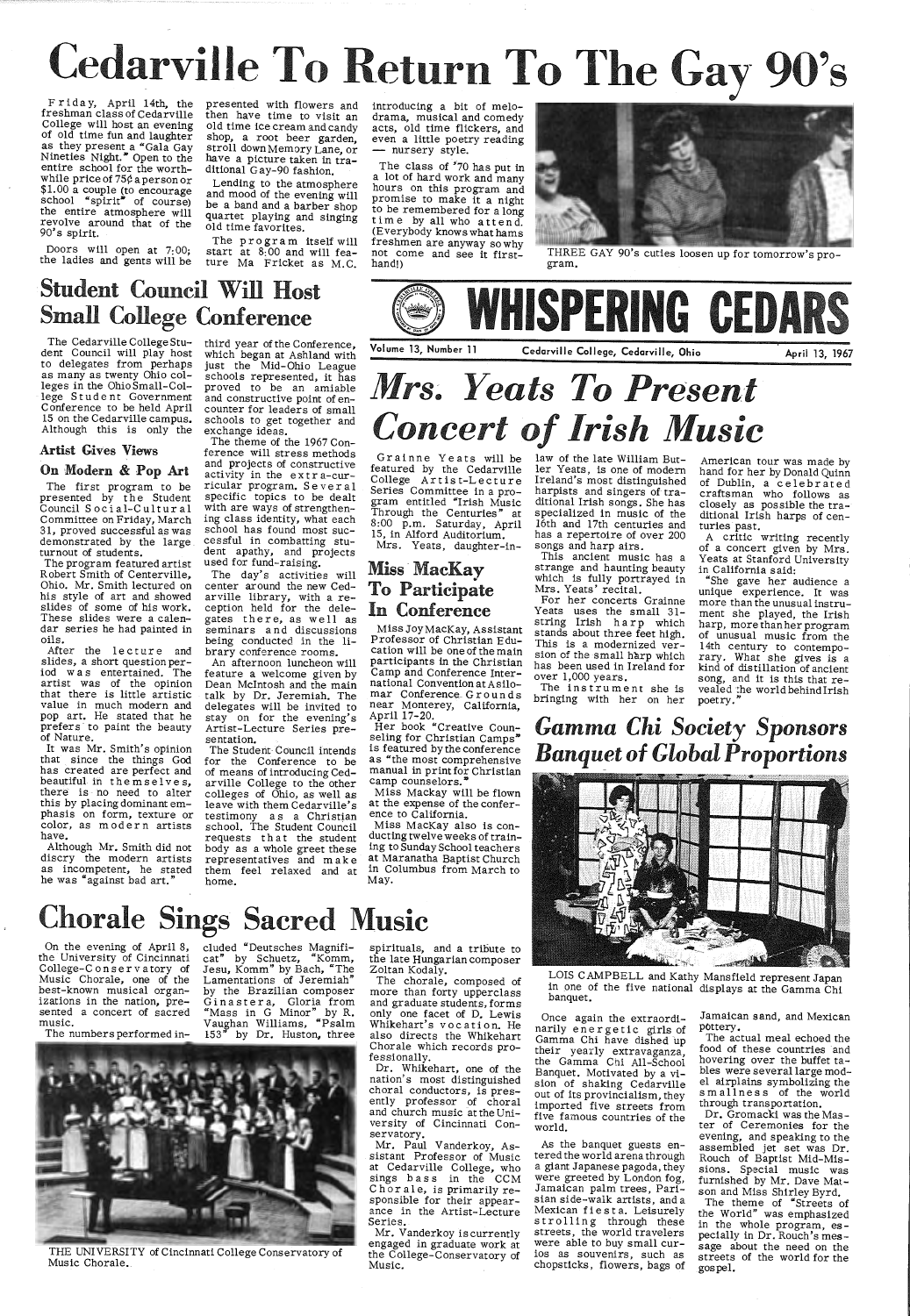•Page 2



A significant part, perhaps even a majority, of seriousminded students at Cedarville College this semester have found themselves faced with the question coming from within: "Do I belong in the Fundamentalist camp, or would I feel more at home with the Neo-evangelicals?"

I think the issue here stems from <sup>a</sup>problem of definition. That is, not that precise, clear definitions have not been provided us again and again, but, indeed, that they have.

Neo-evangelicalism is painted a solid gray  $-$  the shade depends on the speaker. Usually, it is pretty dark.

Fundamentalism has been held up to us GARB students as a precious term which deserves unstinting defense. It has been heralded as a word much maligned by those who are theologically to the left of us on our charted continuums of theological views. The color is pristine white.

As I see it, the problem with this is that there is no "Fundamentalist position" or "Neo-evangelical position." They are both nebulous terms which encompass two groups of Christians with a host of positions on dozens of issues. They defy definition, and the only way significant distinctions exist is to contrast the radical arms of each.

Against this background, Cedarville has grown in every direction. As a group, students have not questioned these definitions because the educational atmosphere has been growing richer. We have been able to ask questions we would not have dared ask at home. The challenges of our minds were being faced squarely - a good mark of a liberal arts atmosphere.

If we conceive of Fundamentalism and Neo-evangelicalism as adjoining segments on a continuum, with "Neos" to the left of Fundys," the real contrast is the far right Fundays<br>and far left Neos. The contiguous parts have a lot of similarities.

Representative Brown, of the Ohio Seventh District, and President Jeremiah sit on the chapel platform prior to Rep. Brown's presentation of a U.S. flag which .flew over the capital building on Pearl Harbor Day, December 7, 1966. The presentation was arranged by Pi Sigma Nu, a

Now we have been tbld, in effect, that questions about how God created the earth are unacceptable  $-$  unless we really don't wonder, since genuine concern might lead to a "wrong" conclusion.

> Bleached by the son And powdered in violence And victory is not won . . . And a world lost in silence.

This situation has bothered many of us, and suddenly Fundamentalism does not seem as congenial as before. If the definition of Fundamentalism fed to us so long is unsatisfactory, perhaps the one about Neo-evangelicalism needs revision too. The tendency is to leave one bothersome situation and see if the other is not actually better.

If either of these challenges appeal to you, accept it. Both tasks are difficult, but the experience is invaluable. Interested students should be juniors or seniors and should have had some previous experience in the publication of school newspapers or yearbooks. A minimum cumulative grade point average of 2.7 is required.

### WHISPERING CEDARS

## *Cedarville College Makes News*  Because of 'Those Days Again'

I think the answer to the question of whether we would feel at home with the Neos is "no," because those asking usually want to change names, not beliefs. It seems to me more realistic to realize that we stand in a moderate element of a group which bears a name blackened by extremist segments.

men's group.

Skips In Sound When Gyp's Around

Screaming, singing, dying in lost time.  $\blacksquare$ . Silence caused it all - the dreadful lifeless crime.

## Politically Speaking Union Powers Need Readjustment

Screaming from the night And singing piercing tones That banish dark and light Leaving void and drying bones.

-jamesearlstockwell

## Editor's Appeal Becomes Frantic

Certainly labor unions were important at their conception and did create better working conditions for the laborer. But these same organizations which created fair practices of hiring and firing and better wages, now discriminate against those non-union workers to <sup>a</sup>point where such men are coerced into paying exorbitant dues and becoming members of groups in which they do not really believe, and in many cases are not in favor of.

Help! The editors' appeal is becoming frantic. With only six weeks of school left, the Publications Committee is still awaiting the expected flood of applicants.

The newspaper editorship offers an opportunity for great influence on student opinion. The yearbook po-sition is an artistic endeavor of monumental dimensions.

vidual American laborer. Where the non-union shops survive the initial thrust of union forces, they are usually placed in difficult dilemmas by union-hired agitators and picket lines until their sole financial hope is to give in

vidual American laborer, forceful and direct. As vot-<br>Where the non-union shops ers, we should be informed<br>survive the initial thrust of as to the actions of the labor<br>union forces, they are usually organizations and be vo

The Future Business As sociates are once again taking an active part in Cedarville College life. They have had five meetings.

The first meeting was in December. A temporary Chairman and secretary were elected until the club could be better organized. The third meeting consisted of election of officers for Ine Future Business As-<br>
Sociates are once again day, April 11. A stock broker<br>
taking an active part in from Columbus came and<br>
Cedarville College life. They spoke about the stock market<br>
have had five meetings. In the ne

Those applying should submit letters of application to Dr. Clifford Johnson, chairman of the Publications Committee. The letter should include a resume of the experience of the student, his reasons for applying and some indications of publication philosophy. More information can be re-

ceived from members of the committee, Steve Brown, Mr. Greenwood, Mr. Hurst, Mr. Mcintosh, Joe Snider and Dr. Johnson.

Letters should be submitted to Dr. Johnson's office by April 22.

the "fundamentalists" who in more recent times have held another interpretation themselves, or who have at least acknowledged the ageday view to be within the scope of fundamental hermeneutics (See The Fundament-

Modest scholarship aid is granted each editor.

Far right Fundys include religious racists, spiritualists, faith healers, emotional demagogues, and other strange crews. Far left Neos include people we would never agree with on separation, inspiration of the Bible, social service instead of spiritual aid, etc.

In between is where we want to stan'd. The fact that we stand closer to a large number of conservative Neos who want to be called "evangelicals" — differing from us mainly in separation  $-$  than to the stereotype of the Fundamentalist is confusing.

Perhaps I stand guilty of trying to draw the distinctions I said do not exist, but a certain amount of generalizing was essential to show why I think it is bad to draw hasty conclusions based on "all or nothing," "black or white" definitions in an area where they are unjustified.

### By H. 0. VAN GILDER Editor of The Commentator

The meaning of the word "day" in Genesis has again been thrust into the forefront of contemporary issues by two developments which will be described later. Some of our brethren are

than that of the twenty-four hour day! And this, despite

Recent strikes across the nation bring into focus one of the greatest threats to the American economy — the labor union. Spawned as an agent of better working conditions, organized labor has outgrown its usefulness and has become a deterrent to

the freedom of the individual worker. Unions have become the "topsy" of labor and are now an unrestrained master where they were meant to be a servant.

The freedom to work is no longer a reality to the indi-

to the tyranny.

When a small group of men can shut down entire indus tries at their own particular whims, it is time for <sup>a</sup>coun-

now bent on identifying with  $\epsilon$ apostasy" any other view als, Vol. IV, pp. 100,101).

# *FBA Organizes To Assist Interested Business Students*

A partial list of such Fundamentalists would include J. Oliver Buswell, Sr., L. S. Chafer, J, W. Dawson, James M. Gray, A. H. Hodge, W. B, Riley, E. E. Sanden, C. I. Scofield, W. H. Griffith Thomas and R. A. Torrey.

Dr. Gray, for example, says: 'The Hebrew word yom five different senses in the first two chapters of Genesis . . . All this bears on the question of whether creation was wrought in 6 days of 24 hours or 6 day-periods of unknown length; and it will be seen that one does not necessarily contradict the Bible if he believes the latter. When we recall that days of 12 and 24 hours were altogether excluded before the appearance of the sun on the fourth day, the latter hypothesis receives the stronger confirmation." (Christian Workers' Commentary, p. 11). Now, as to the two developments mentioned in the first paragraph of this editorial: (1) The Wealthy Street Baptish Church of Grand Rapids, Michigan, has adopted a resolution which declares that the one adopted by the GARBC at its meeting last June (Julynot go fa $\bm{r}$  enough," and afthe plain Scriptural teaching

translated "day" is used in Aug. Commentator, p. 5) "did firms "unqualified belief in

of the six literal 24 hour days of Creation as the opening chapters of Genesis clearly and unequivocally teach.<sup>3</sup> This has been sent to the Council of Fourteen, with "the sincere hope and expectation that it will be brought to the floor of our Fellowship for discussion and possible action this next June." Dr. David Otis Fuller, in <sup>a</sup> covering letter says: "We are anxious to see that our Fellowship is kept from the subtle inroads of apostasy, which anyone can see are sweeping down upon us" (sic).

(2) The trustees of Cedarville Baptist College in Ohio have decreed "that those who hold a position contrary to the solar day may not serve as a trustee, in the administration, or on the faculty." The resolution makes provision for any who may not have reached a definite conclusion because they have not previously studied the problem. However, if their study leads them to a different interpretation that the 24 hour day, they are through. This editor is not averse to letting it be known that he belongs with the company of medieval-minded mossbacks who believe in the twentyfour hour day, and who can do so because he accepts the still less respectable "gap theory." If the time should come when he would be forced by philological and exegetical considerations to discard that, he could no longer hold the twenty-four hour day interpretation. In that event he would not adopt



(Continued on page 3)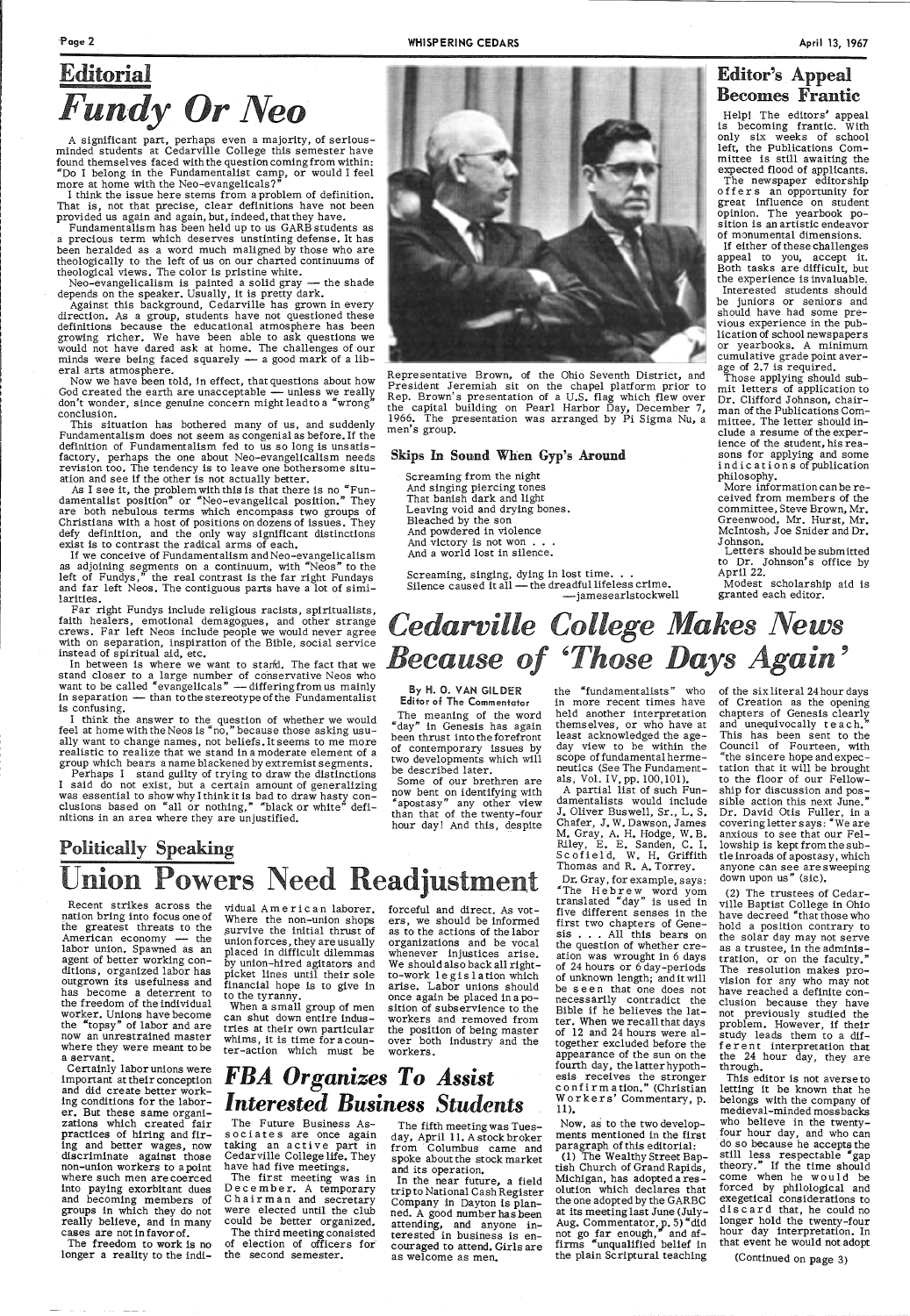## ${\bf ty}$   $\bf Form$ *Toward Metamorphosis*

|                                                                                                                                                                                                                                                                                                                                                                                            | Facult                                                                       |
|--------------------------------------------------------------------------------------------------------------------------------------------------------------------------------------------------------------------------------------------------------------------------------------------------------------------------------------------------------------------------------------------|------------------------------------------------------------------------------|
| WHISPERING CEDARS is a student publication of<br>campus events and student opinion of Cedarville Col-<br>lege produced semimonthly.<br>Editor: Joseph Snider                                                                                                                                                                                                                               |                                                                              |
| Assistant Editors: Dolores Cooper, Douglas Gottwals,<br>Ann Walstrum<br>Business Manager: Linda Garlock<br>Advertising Manager: Karolyn Wagner<br>Circulation Manager: Joseph Platek<br>Photographer: William Reed<br>Staff: Beverly Carlson, Laura Field, Donna Hogan, Sam:<br>Kelley, David Kirchner, Barbara Miller, Janet Phenix,<br>James Phipps, Lois Rumage, Rebecca Shamblin, Jon: | bу<br>It occur<br>that perh<br>Cedarvill<br>now with<br>gence of<br>namely s |

## Western Reserve Offers Help For Failing Students

ested in college students on probation or those who have been asked to withdraw be-

:::: Skillman, Sheila Solomon. :::: :::; .•.. · ........................ ·-· .. -.~-- <sup>~</sup><sup>~</sup><sup>~</sup>~ ~ ~ ~ ~ ~ ...... -........... •;• ... ·.· ............ ·:········· ·.-... ·.·.·-:.:•·:

CLEVELAND,Ohio—"The cause of low grades,"she added.

The emphasis in preparing this program is on diagnosis, especially so that the student has complete understanding of himself as a functioning individual. His needs, skills, abilities, goals and attitudes are thoroughly analyzed and evaluated to determine how they relate to his total behavior. He is them assisted in relating this information to his problems as a student. Any student referred and recommended by the Student Dean of his college, will be considered for admission. For details, write to Dr. Esther J. McConihe, West-<br>ern Reserve University, Cleveland, Ohio, 44106.



college student on probation is a worried young person with a lot of problems.<br>Usually, he still wants toget his degree and graduate, explains Dr. Esther J. Mc-Conihe, director of Western Reserve University's Vocational Counselling Center. "We can help him.

Dr. McConihe announces the opening of WRU's Student Scholarship Workshop from June 26 till August *4,* point ing out that "It is specifically designed to offer a program of help for students encountering academic problems."<br>"We are especially inter-

<sup>,</sup> ROD WYSE<br>rred to me recently laps on the campus of le College we are nessing the emergence of a new phenomenon, namely student involvement of the important issues confronting society and more particularly the Chris-

tian community.<br>Further, the perceptive questions posed to the men from the American and International Council in a recent chapel session indicate that<br>the cocoon of student thought is opening and something one might call student involvement is emerging. A faculty member reacting to these questions posed in chapel said to me, "Such questions would not have been asked two years ago, one year ago, and maybe not until this year.<sup>\*</sup>

### Dean's Honor List Contains 37

The following 37 students have earned positions on the Dean's Honor List by achieving a grade point average last semester of better than 3. 75.

### 3.88 3.88 3.83 3.82 *<u>Cedarville In The News</u>*

Friends of the college helped put up drapes while students, visitors, and trustees wandered around Maddox Hall to get a look at the recently completed girls dormitory. For many this was their first glimpse of the new structure which is built around a central court. Four-room suites - each of which will house six women -- form the basic units of the dorm. The suites have no direct access to one another, but are private.

the student on our campus is haps students are "seeking different now from just a few short years ago but it seems to be true, nevertheless.

Anderson, Eunice Boblitt, Janice Brown, Tom Daab, Donna Earles, Nancy Hartzell, Martin Mitchell, Richard Moore, Joyce Oakley, Hugh Ted Pettitt, Richard Phillips, Edith Roden, Joe Schulte, Mary Schwarm, Sharon Seigneur, Melvin Tillotson, Daniel Wall, David O'Keefe, Elizabeth Kincannon, Donná Werner, Robert Gierhart, Glenda Millikan, Bonnie France, Patricia Amstutz, Lynn Butcher, Preston Jordan, Barbara Meyers, Betty Empet, Sara Jenista, Frank Reed, Charles Towle, Nancy Martens, Ted Bush, Deborah Jones, David Rehn, Judith Schutt, Mary Snider, Joe

### Casual Factors

Although some student be-<br>havior might be explained in such terms, not all of it can. Maybe it is a search for identity, a desire for individualism, or simply the intellectual sophistication resulting from better high

Another possibility suggested by one author com-<br>menting on the contemporary college student was that per-



What does all of this mean? Whether we like it or not, it means that students are beginning to question the traditional and the historic attitudes and approaches espoused by their pastors, parents, and yes, even their professors. It is doubtful that we would like to admit that

haps students are "seeking<br>relief from the deadening conformity of the external trappings of fundamentalism which has no relevance or attractiveness to them."

4.00 4.00 4.00 4.00 4.00 4.00 4.00 4.00 4.00 4.00 4.00 4.00 4.00 4.00 4.00 4.00 4.00 3.97 3.94 3.91

(Continued from page 2)

3.82 3.82 3.82 3.81 3.81 3.81 3.81 3.80 3.79 3.79 3.78 3.75 3.75 the age-day theory, but some form of the "Revelatory Day" interpretation. As Berkhof describes it: "Some of the Church Fathers, who intimated that these days were probably not ordinary days, expressed the opinion that the whole work of creation was finished in a moment of time, and that the days sim<sup>p</sup>ly constituted a symbolic

## **HA NER'S**

### CEDARVILLE SUPER VALU MARKET

Meats - Produce - Groceries

PHONE SO 6-1201

framework, which facilitated the description of the work of creation in an orderly fash-

> (Systematic Theology, p. 152, and for another form of this theory, see A. H. Strong, theory, see A. H. Strong,<br>Systematic Theology, pp. 395, 396). Apparently this theory has not even been noticed in the present controversy.

ion, so as to make it more intelligible to finite minds"

As one who played a small part in originating the GARBC, who was for four years its National Represen tative, and for sixteen years President of one of its approved colleges, the editor has grown accustomed to<br>hearing the GARBC maligned and abused as narrow, bigoted and devisive. He has learned to be philosophical about<br>it. But he will strenuously resist as he has done before, any move that would, in his opinion, cause us to deserve those epithets!

In the six years which I have been here I have observed this shift in student attitudes. A few years ago many of our students appear ed somewhat blase and unconcerned, but now it seems many want to become involved intellectually. They want to get at the issues!

Is it possible that modern Christian college students, and more specifically students at Cedarville, are becoming more idealistic to the point of being discontented with the status quo? One Christian writer has said recently that "the student no longer accepts without ques tion statement of professors, decrees of the president, or<br>edicts of the dean and boldly edicts of the dean and boldly forces us to demonstrate the adequacy of our positions."' Occasionally, when students begin to question the status quo, we accuse them either of attacking the "fundamentalist establishment" or of being guilty of blatant rebellion so characteristic of this age. Sometimes we excuse it as just plain lack of maturity.



HURLEY'S RLORIST

Yes, students of today are <sup>a</sup>new breed! They do not want to accept our conclusions; they prefer to reach their own. They seem to resent our expecting them to take for granted anything we tell them is true just because we can quote a Bible verse on the subject.

### Bane or Blessing?

Does this metamorphosis of student attitude on campus extend to questioning of<br>the cardinal doctrines? I think not. Is this shift danger- ous? I think not. Isn't it true that students may go<br>"haywire" in the process of thinking and searching? Perhaps. It seems to me that there is a great temptation to combat this "metamorphosis" with greater amounts of indoctrination or by conditioning the students to accept the "right answers.• No matter whether a technique of indoctrination or one of permissiveness is employed, there may be casualties; but there is no assurance that those students who may be lost to our cause through permissive teaching would have responded better to an authoritarian approach.



Somehow we need to weave the threads of faith and reason, spiritual commitment and intellectual excellence into a fabric of vital, relevant, consistent, Christianity. Can it be done? Such a synthesis is the key to the survival of the Christian liberal arts concept, we well as the dynamic for producing the student capable of dealing with life's complexities. I believe that the student metamorphosis I have described is a quest for this type of synthesis. It is, in my opinion, a legitimate ex pectation.